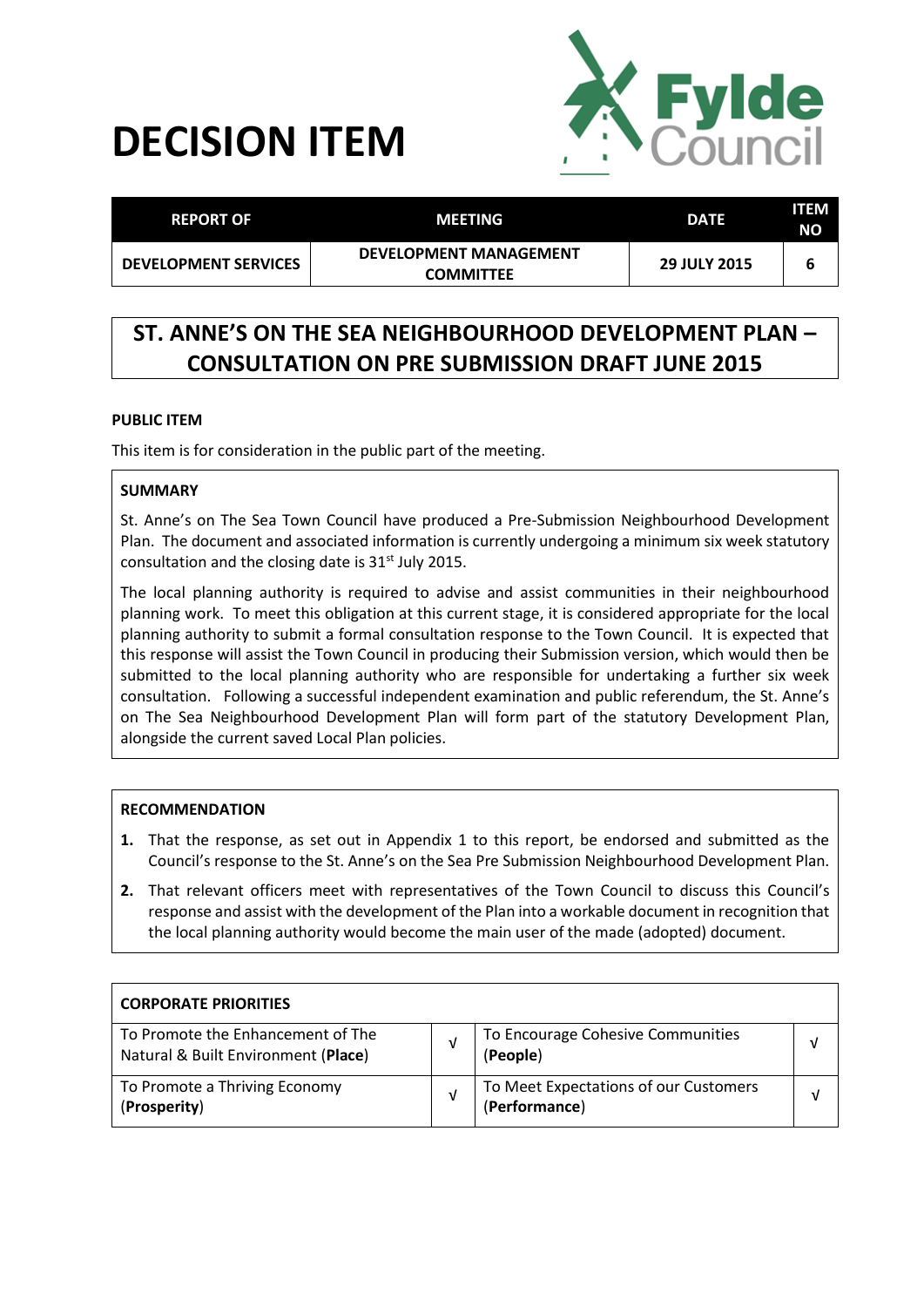# **SUMMARY OF PREVIOUS DECISIONS**

# **Development Management Committee 19th December 2012 – Delegated Powers for Neighbourhood Area Applications**

Development Management Committee resolved the following powers to be delegated to the Director of Strategic Development:

Power to designate an area as a neighbourhood area under section 61G(1) of the Town and Country Planning Act 1990 where the relevant body that has applied for the designation is a parish council, the designation is in accordance with that application and the area to be designated consists of the whole of the area of that council.

#### **REPORT**

#### **PROGRESS ON THE ST. ANNE'S ON THE SEA NEIGHBOURHOOD PLAN**

- 1. St. Anne's on the Sea Neighbourhood Area Application to cover the whole of the administrative area of that Town Council was received by this Council on 13 April 2013. In accordance with regulation 7 of the Neighbourhood Planning Regulations (2012) the local planning authority undertook a statutory 6 week consultation into the proposed Neighbourhood Area. Following consideration of the consultation comments, the local planning authority approved the Neighbourhood Area on 6 June 2013.
- 2. The Town Council are currently undertaking a minimum six week consultation and publicity on their Pre-Submission draft. This is a formal consultation stage to accord with regulation 14 of the Neighbourhood Planning Regulations. This stage also requires the Town Council to bring the document to the a*ttention of people who live, work or carry on business in the neighbourhood area* and to consult with consultation bodies as identified in schedule 1 of the regulations which the Town Council considered may be affected by the proposals. This includes bodies such as the Environment Agency and Lancashire County Council. The Town Council are also required to send a copy of the proposals to the local planning authority, which was received on the 16 June 2015, however the local planning authority are not obliged to comment. The draft Plan is supported by a Design Guide, Companion Prospectus, Delivery Strategy and Proposals maps, in addition to associated draft assessments.

#### **DRAFT RESPONSE**

- 3. Local planning authorities are required to advise and assist communities in their neighbourhood planning work. To meet this obligation at this current stage, it is considered appropriate for the local planning authority to submit a consultation response to the Town Council. It is expected that this response will assist the Town Council in submitting a Plan in a form which will allow the local planning authority to take the document forward to examination and allow the independent examiner to recommend the plan goes forward to referendum.
- 4. To assist with this process, a draft response has been produced and is attached as appendix 1 to this report. The draft response has been produced following internal consultation with relevant Council departments. The response is generally supportive and focuses on areas of concern which it is anticipated could be addressed through focused workshop events between appropriate Fylde Council officers and representatives of the Town Council.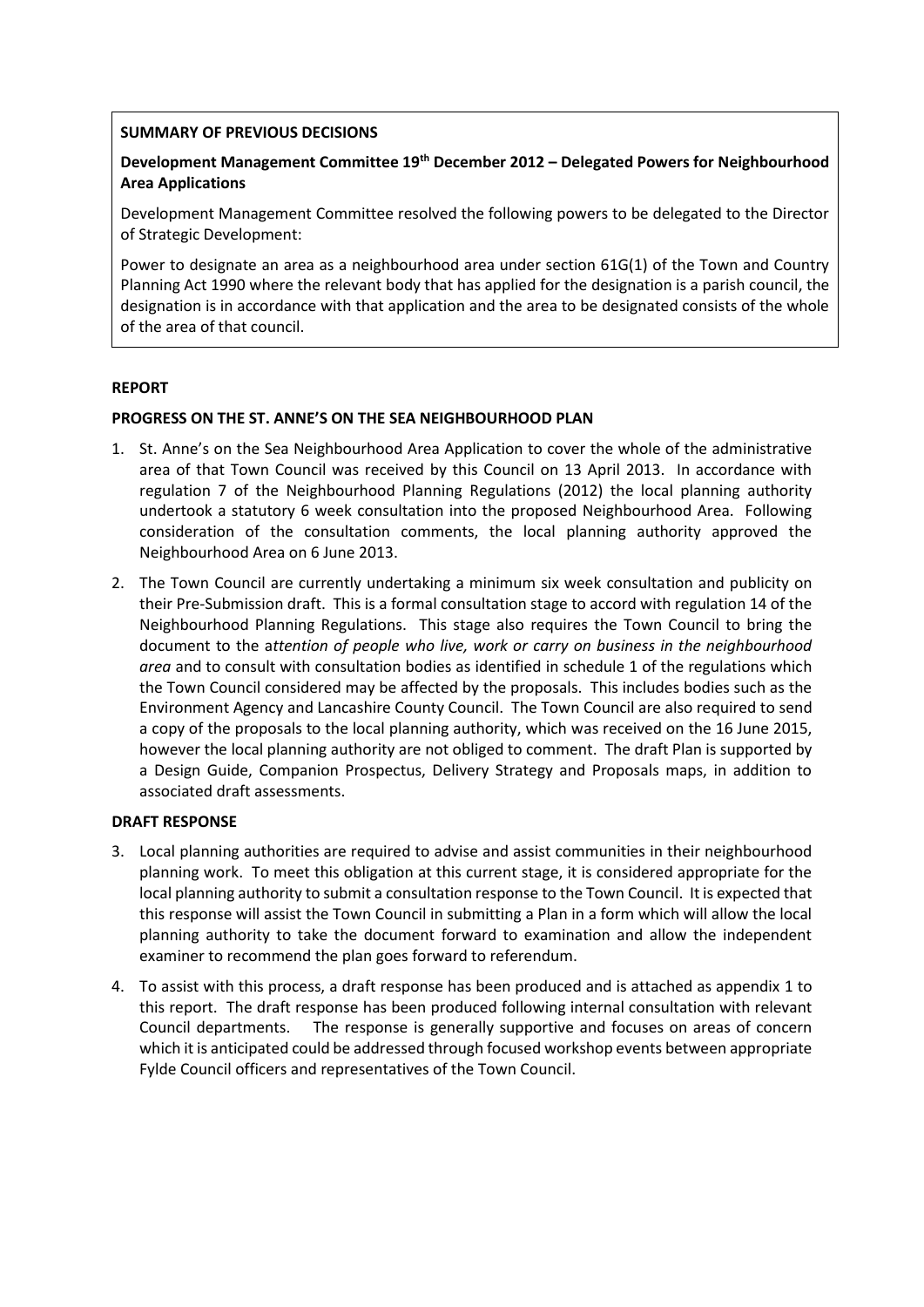| <b>IMPLICATIONS</b>                               |                                                                                                                                                                                                                                                                                                                                                                                                                                                                                                                                                                                                                                                                                                                                                                                                                                                                                                                                                                                                                                                                                                                                                                            |  |  |
|---------------------------------------------------|----------------------------------------------------------------------------------------------------------------------------------------------------------------------------------------------------------------------------------------------------------------------------------------------------------------------------------------------------------------------------------------------------------------------------------------------------------------------------------------------------------------------------------------------------------------------------------------------------------------------------------------------------------------------------------------------------------------------------------------------------------------------------------------------------------------------------------------------------------------------------------------------------------------------------------------------------------------------------------------------------------------------------------------------------------------------------------------------------------------------------------------------------------------------------|--|--|
| Finance                                           | The Council received a grant of £5,000 for the designation of the St. Anne's<br>on the Sea Neighbourhood Area.<br>A second grant of £5,000 will be received when the local planning authority<br>publicises the neighbourhood plan prior to examination. A final grant of<br>£20,000 will only be received following successful completion of the<br>neighbourhood plan examination.<br>It should be noted that the pre examination and examination stages will<br>require the incurring of costs that might be funded from the neighbourhood<br>planning grants but may not cover the full cost. The final grant of £20,000<br>is only payable following the successful completion of the examination and<br>the Independent Examiner may not recommend the plan to proceed to<br>referendum. There is potential for legal challenges which would incur<br>additional cost.<br>Neighbourhood planning is currently included in the Council's approved<br>revenue budget, however this may not cover the full cost of this and other<br>emerging neighbourhood plans and a subsequent funded budget increase<br>to the Council's current approved budget may be necessary. |  |  |
| Legal                                             | The local planning authority is required to accord with the regulations at<br>relevant stages of the process. There will be a potential need for legal officer<br>input at relevant stages, which will have time resource issues.                                                                                                                                                                                                                                                                                                                                                                                                                                                                                                                                                                                                                                                                                                                                                                                                                                                                                                                                          |  |  |
| <b>Community Safety</b>                           | None arising directly from the report.                                                                                                                                                                                                                                                                                                                                                                                                                                                                                                                                                                                                                                                                                                                                                                                                                                                                                                                                                                                                                                                                                                                                     |  |  |
| Human Rights and<br>Equalities                    | None arising directly from the report.                                                                                                                                                                                                                                                                                                                                                                                                                                                                                                                                                                                                                                                                                                                                                                                                                                                                                                                                                                                                                                                                                                                                     |  |  |
| Sustainability and<br><b>Environmental Impact</b> | The Draft Neighbourhood Plan is supported by a draft Sustainability Report.<br>The Neighbourhood Plan should promote the principles of sustainable<br>development.                                                                                                                                                                                                                                                                                                                                                                                                                                                                                                                                                                                                                                                                                                                                                                                                                                                                                                                                                                                                         |  |  |
| Health & Safety and<br><b>Risk Management</b>     | There is a possible risk that the level of request to undertake Neighbourhood<br>Planning and the level of input required will exceed the capacity of the<br>Council to provide support and have a detrimental impact on progressing<br>the Local Plan.                                                                                                                                                                                                                                                                                                                                                                                                                                                                                                                                                                                                                                                                                                                                                                                                                                                                                                                    |  |  |

| <b>LEAD AUTHOR</b> | w            | <b>DATE</b>    | DOC ID       |
|--------------------|--------------|----------------|--------------|
| Fiona Rilev        | 01253 658419 | Date of report | 15 July 2015 |

| <b>LIST OF BACKGROUND PAPERS</b>                                     |           |                                                                                                                  |
|----------------------------------------------------------------------|-----------|------------------------------------------------------------------------------------------------------------------|
| Name of document                                                     | Date      | Where available for inspection                                                                                   |
| Neighbourhood Development<br>Plan 2015 - 2030 Pre Submission<br>Plan | June 2015 | At the Public Offices and on the St. Anne's<br>on the Sea Town Council website:<br>www.stannesonthesea-tc.gov.uk |
| Neighbourhood Development<br>Plan Proposals Maps                     | May 2015  | At the Public Offices and on the St. Anne's<br>on the Sea Town Council website:<br>www.stannesonthesea-tc.gov.uk |
| Neighbourhood Development<br>Plan Delivery Strategy Draft            | June 2015 | At the Public Offices and on the St. Anne's<br>on the Sea Town Council website:<br>www.stannesonthesea-tc.gov.uk |